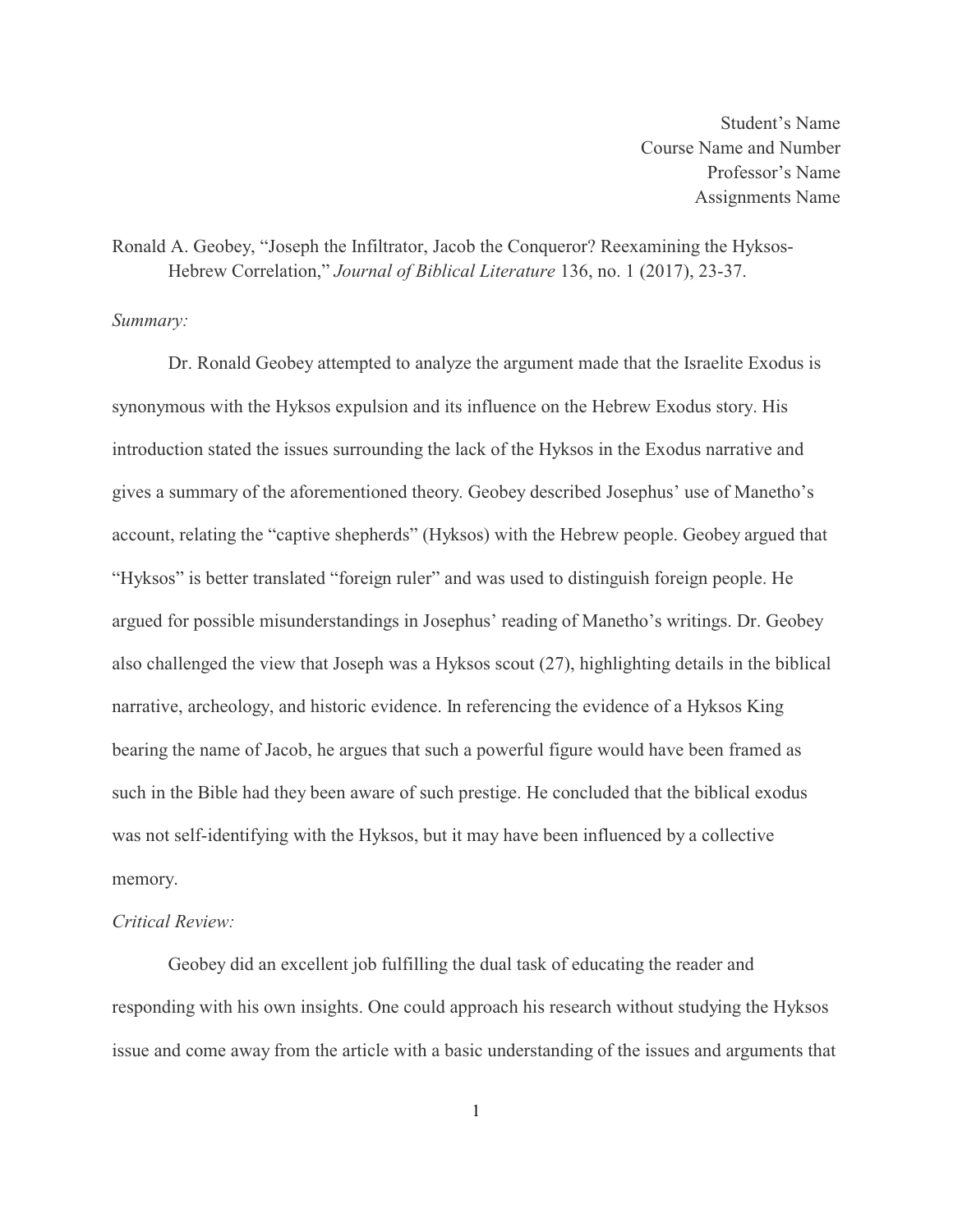gave credence to the theory. However, while Dr. Geobey did a good job articulating his argument, some of his points seemed to introduce a few inconsistencies.

He took to task the idea that Joseph was a Hyksos scout. Geobey suggested that because Asiatic people frequently achieved positions of authority, it is unlikely that, after a thousand years, the Hebrew people would have remembered the story of such a specific figure. Why would they not remember such an important person? Later in the article, he used the fact that Israel does not remember Jacob as a king as a point against the Hyksos-Hebrew correlation in Scripture. Which is it?

Concerning Joseph, he wrote that the biblical narrative is concerned with "distinctioneven cultural polarity." He even falsely noted that Joseph could not understand Hebrew in Genesis 42:23. He implies that Joseph had to be ethnically distinct because of the themes of the Joseph narrative, while the Hyksos correlation would make Joseph "ethnically identical." (28) This seemed to be a contradiction to an earlier point. When opening the discussion with Josephus' interpretation of the term "Hyksos," he made the point that the term was used to maintain "cultural disconnection." This language reflects what he used to describe the themes of the Joseph narrative.

He wrote, referring to the tale of the Hyksos domination in Egypt, "Why would the people who became Israel not shout this tale (of domination over their arch-nemesis) from the rooftops for generations to come?" If the Exodus is, as Geobey refers to it in his conclusion, a "myth," the Israelites contrived the story to provide them with a *theocentric* origin. The key details in the Pentateuch do not matter in this context because the theory of the Hyksos being the Israelites leaves too many subjective truths to make the text reliable.

2